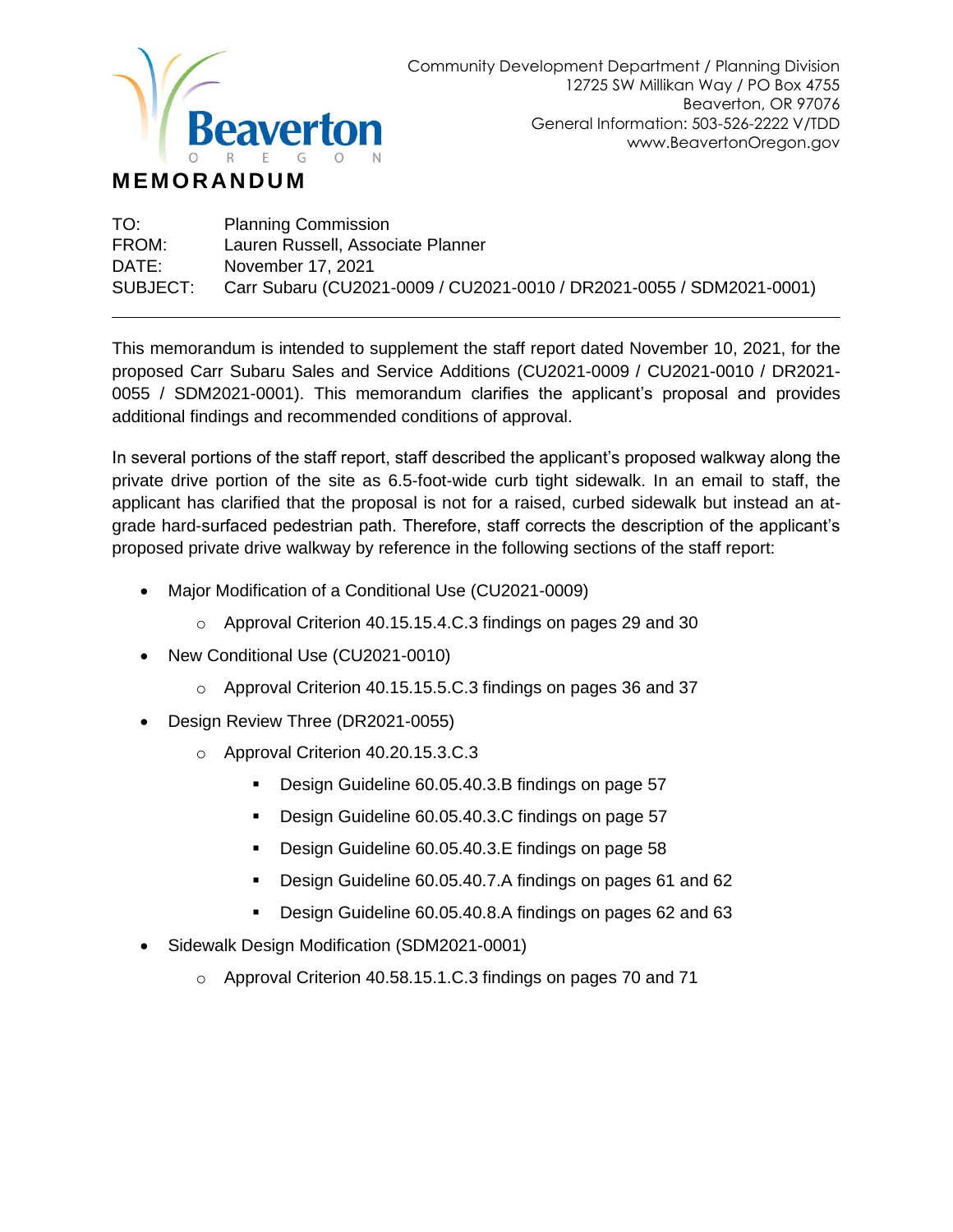# **Supplemental Findings**

### Supplemental Findings for Facilities Review Committee Approval Criteria

There are several Facilities Review Committee approval criteria that directly relate to the applicant's proposed at-grade walkway along the private drive. Approval Criterion 40.03.1.D states that proposed development must be consistent with all applicable provisions of Chapter 60 (Special Requirements), which includes Section 60.55 Transportation Facilities. Section 60.55.10 states that all public and private transportation facilities shall be designed and improved in accordance with the standards of this code and the Engineering Design Manual (EDM) and Standard Drawings. EDM Section 210.30 provides the standards for private streets, including that private streets shall meet the appropriate public street design standards unless modified by a Sidewalk Design Modification (EDM Sections 210.30.A and C). A private street that is classified as a Neighborhood Route in the Transportation System Plan requires a five-foot-wide sidewalk and 7.5-foot-wide planter strip including a six-inch curb. While staff recommends that a Sidewalk Design Modification be granted to provide a 6.5-foot-wide curb tight sidewalk along the private drive, staff is unable to find that an at-grade walkway meets all applicable Sidewalk Design Modification approval criteria. With the condition of approval to provide the 6.5-foot-wide raised sidewalk along the private drive from the public portion of SW 115<sup>th</sup> Avenue north to the sales building, the Committee finds that the proposal is consistent with the applicable provisions of Section 60.55 Transportation Facilities. Therefore, the Committee finds that by meeting the conditions of approval, the proposal meets Approval Criterion 40.03.1.D.

Approval Criterion 40.03.1.F states that there are safe and efficient vehicular and pedestrian circulation patterns within the boundaries of the development. Approval Criterion 40.03.1.G states that the development's on-site vehicular and pedestrian circulation systems connect to the surrounding circulation systems in a safe, efficient, and direct manner. The applicant's proposed at-grade pedestrian walkway along the private drive would not provide pedestrians with safe separation from the inventory and display vehicles that will be driven into the storage spaces at the west edge of the walkway nor the vehicles driving along the private drive at the east edge of the walkway. An at-grade walkway would not prevent vehicles from driving over the pedestrian walkway rather than having to utilize the two designated access points from the private drive into the site. The Committee recommends a condition of approval to provide a curb tight raised sidewalk to ensure that pedestrian and vehicle circulation is separated for safe on-site circulation and safe connections between the on-site circulation and surrounding circulation systems. Therefore, the Committee finds that by meeting the conditions of approval, the proposal meets Approval Criteria 40.03.1.F and 40.03.1.G.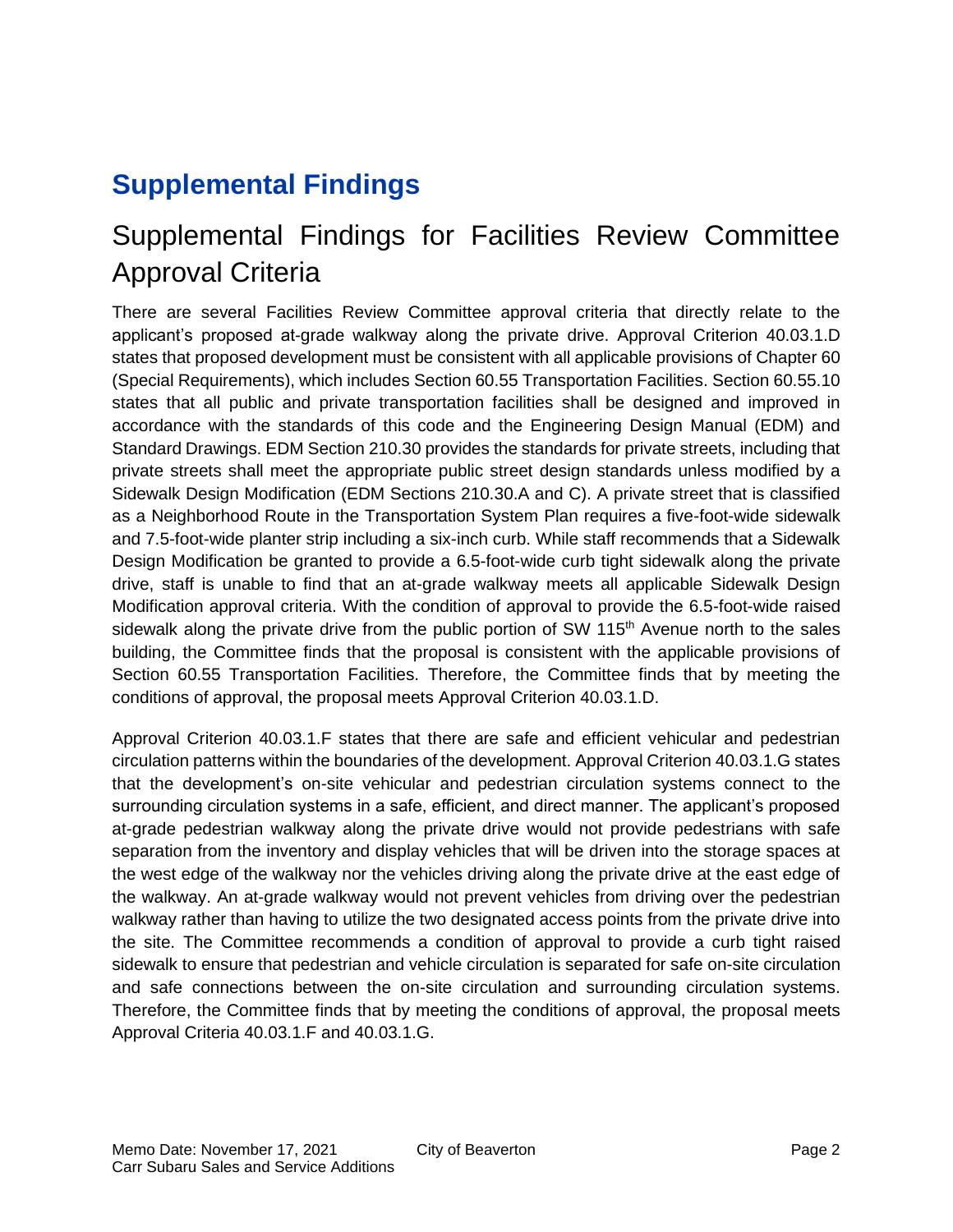# Supplemental Findings for Major Modification of a Conditional Use and New Conditional Use Approval Criteria

Major Modification of a Conditional Use Approval Criterion 40.15.15.4.C.3 and New Conditional Use Approval Criterion 40.15.15.5.C.3 both state that the proposal complies with the applicable policies of the Comprehensive Plan. Policy 3.6.1.d states that pedestrian-oriented design is a priority within mixed-use areas and that pedestrian-oriented design generally includes: i) commercial and mixed use buildings located next to the sidewalk with windows, interesting facades, pedestrian-scale design features (e.g. lighting, awnings, and signage), and majority of parking located behind, above, or beneath development; ii) residential buildings with windows and doors facing the street and privacy provided through landscaping, grade changes, and modest setbacks; and iii) complete streets and sidewalks that provide high-quality space for pedestrians and protect pedestrians from fast-moving traffic by using buffers such as curbside parking, landscaping, trees, and street furniture. Policy 3.6.2.f provides safe and comfortable connectivity that prioritizes active transportation such as walking, jogging, running, cycling, wheelchair use, inline skating, or skateboarding, in public and private spaces and incorporates context-sensitive design in public spaces, streets, sidewalks, paths, and other infrastructure that helps move people around Downtown.

The applicant's proposed at-grade pedestrian walkway along the private drive would not provide a high-quality space for pedestrians that protects pedestrians from fast-moving traffic nor provide safe and comfortable connectivity that prioritizes active transportation. The at-grade pedestrian walkway would not provide pedestrians with safe separation from the inventory and display vehicles that will be driven into the storage spaces at the west edge of the walkway nor the vehicles driving along the private drive at the east edge of the walkway. An at-grade walkway would not prevent vehicles from driving over the pedestrian walkway rather than having to utilize the two designated access points from the private drive into the site. Staff recommends a condition of approval to provide a raised curb tight sidewalk to ensure the proposal complies with the applicable policies of the Comprehensive Plan. Therefore, staff finds that by meeting the conditions of approval, the proposal meets Approval Criteria 40.15.15.4.C.3 and 40.15.15.5.C.3.

# Supplemental Findings for Design Review Three Approval **Criteria**

Design Review Three Approval Criterion 40.20.15.3.C.3 states that the proposal is consistent with all applicable provisions of Section 60.05.35 through 60.05.50 (Design Guidelines). Design Guideline 60.05.40.3.E states that pedestrian connections designed for high levels of pedestrian activity should be provided along all streets. Design Guideline 60.05.40.7.A states that pedestrian connections designed for high levels of pedestrian activity should be provided along all streets. Design Guideline 60.05.40.8.A states that on-site vehicle circulation should be easily recognized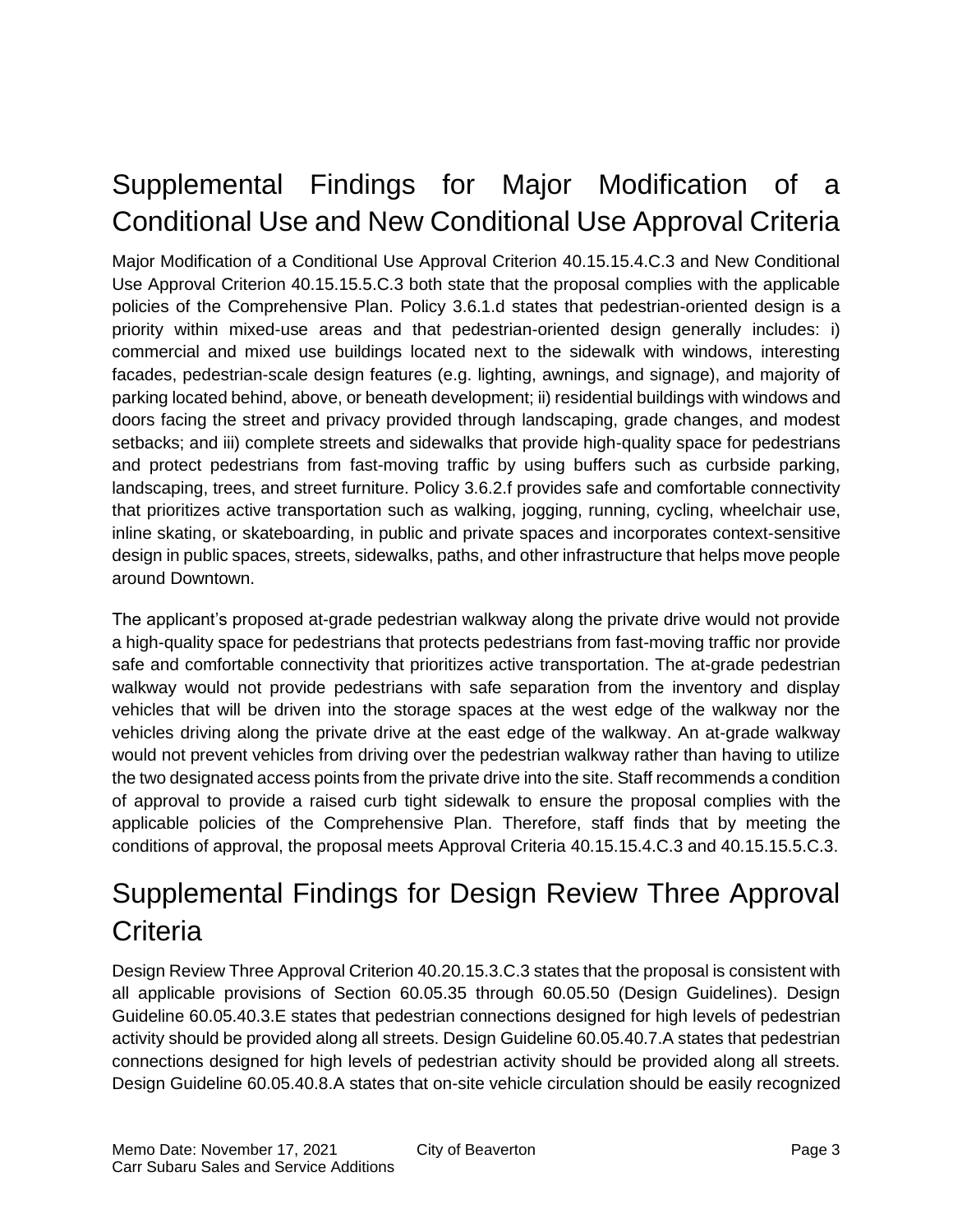and identified and include a higher level of improvements such as curbs, sidewalks, and landscaping compared to parking lot aisles.

The applicant's proposed at-grade pedestrian walkway along the private drive would not provide a pedestrian connection designed for high levels of pedestrian activity and would not provide the higher level of improvement for the private drive, which is part of the on-site vehicle circulation system. The at-grade pedestrian walkway would not provide pedestrians with safe separation from the inventory and display vehicles that will be driven into the storage spaces at the west edge of the walkway nor the vehicles driving along the private drive at the east edge of the walkway. An at-grade walkway would not prevent vehicles from driving over the pedestrian walkway rather than having to utilize the two designated access points from the private drive into the site. Staff recommends a condition of approval to provide a raised curb tight sidewalk to ensure the proposal meets Design Guidelines 60.05.40.3.E, 60.05.40.7.A, and 60.05.40.8.A. Therefore, staff finds that by meeting the conditions of approval, the proposal meets Approval Criterion 40.20.15.3.C.3.

### Supplemental Findings for Sidewalk Design Modification Approval Criteria

Sidewalk Design Modification Approval Criterion 40.58.15.1.C.4 states that the proposal complies with provisions of Section 60.55.25 (Street and Bicycle and Pedestrian Connection Requirements) and 60.55.30 (Minimum Street Widths). There are several provisions in Section 60.55.25 that directly relate to the applicant's proposed at-grade walkway along the private drive. Section 60.55.25.1 states that all streets shall provide for safe and efficient circulation and access for motor vehicles, bicycles, pedestrians, and transit and that bicycle and pedestrian connections shall provide for safe and efficient circulation and access for bicyclists and pedestrians.

The applicant's proposed at-grade pedestrian walkway along the private drive would not provide pedestrians with safe separation from the inventory and display vehicles that will be driven into the storage spaces at the west edge of the walkway nor the vehicles driving along the private drive at the east edge of the walkway. An at-grade walkway would not prevent vehicles from driving over the pedestrian walkway rather than having to utilize the two designated access points from the private drive into the site. Staff recommends a condition of approval to provide a raised curb tight sidewalk to ensure that pedestrian and vehicle circulation is separated for safe on-site circulation and safe connections between the on-site circulation and surrounding circulation systems. Therefore, the staff finds that by meeting the conditions of approval, the proposal meets Approval Criterion 40.58.15.1.C.4.